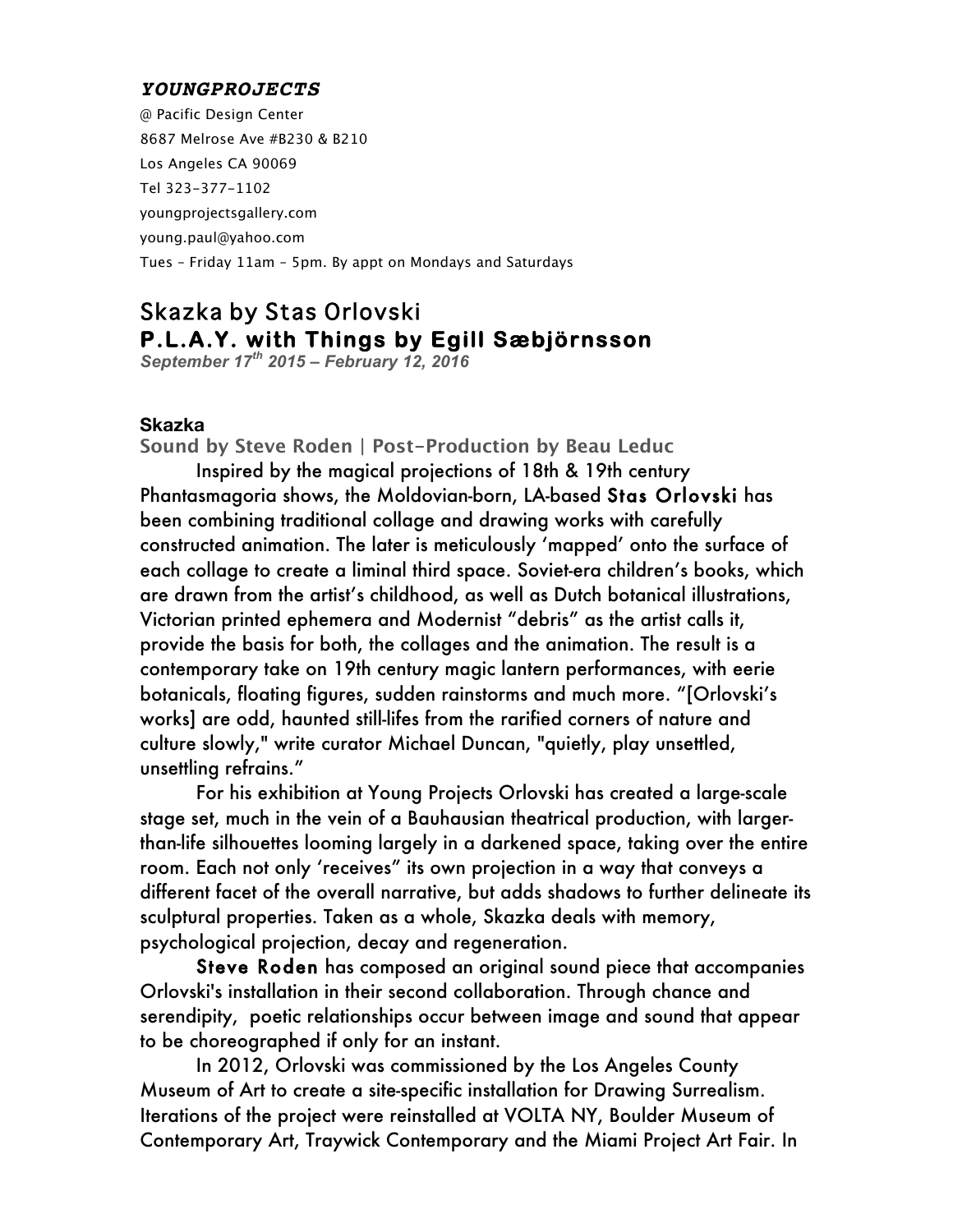2014, Orlovski exhibited his latest animated work in concurrent solo exhibitions at the Pasadena Museum of California Art and Mixed Greens, NYC. Orlovski's multi-media installation "Chimera", is currently on view at the 56th Venice Biennale as part of "We Must Risk Delight", a collateral exhibition curated by Elizabeta Betinski at the Magazzino del Sale No. 3.

His work is represented in prominent public and private collections including the Fine Arts Museums of San Francisco, Progressive Corporation, American Embassy in Brussels and the West Collection among others.

## Egill Sæbjörnsson

## P.L.A.Y. with Things

Born in Iceland and living in Berlin, Egill Sæbjörnsson has long been interested in the connection between mental and physical realities in his practice, first as a painter and musician, and later through video projections and sound works. Many of his site-specific works employ 'projection mapping,' where a static object becomes mobilized via custom-designed animations and video projections. Each comes alive as if it were conjured, often realizing actions that defy their own physical properties—a pencil draws by itself, a pair of old boots produce random forms, and a mischievous figure appears out of nowhere. Experiencing such works often leads to questions about the nature of the unified field and whether or not we can project our thoughts onto—and affect—objects in the real world. They are, in other words, a kind of thaumaturgy. However, like a good Buddhist teaching, they also belie a clear sense of humor and a concise slight-of-hand—qualities the artists says "only function when the viewer comes to the work with an openness and receptivity."

For his first gallery show in Los Angeles ("a place of filmmakers and healers" as he says) Sæbjörnsson will be presenting a half dozen site-specific installations from both past and present, including Kugeln (2008), Ping Pong Dance (2006), and Out of Shoes Humans Grow (2014)

Born 1973 in Reykjavik, Iceland. Lives in Berlin, DE. Egill Sæbjörnsson graduated from the Icelandic College of Arts and Crafts (now the Icelandic Academy of the Arts) in 1997 and studied at the University of Paris, St.Denis, from 1995 to 1996. He has exhibited wildly around the world including solo shows at: the studio of Willem de Kooning (invited by Robert Wilson and Lisa de Kooning), The Reykjavik Art Museum, Reykjavik; the Museum of Contemporary Art, Reykjavik and Frankfurter Kunstverein. He has also taken part in group shows including Hamburger Bahnhof Museum for Contemporary Art Berlin, the Katonah Museum of Art NY; The Museum of Contemporary Art Belgrade; the Tadeusz Museum, Poland; the NGBK, Berlin; the Royal Academy of Fine Arts, Stockholm; the Museum of Modern Art, Sydney and SMoCA, Arizona.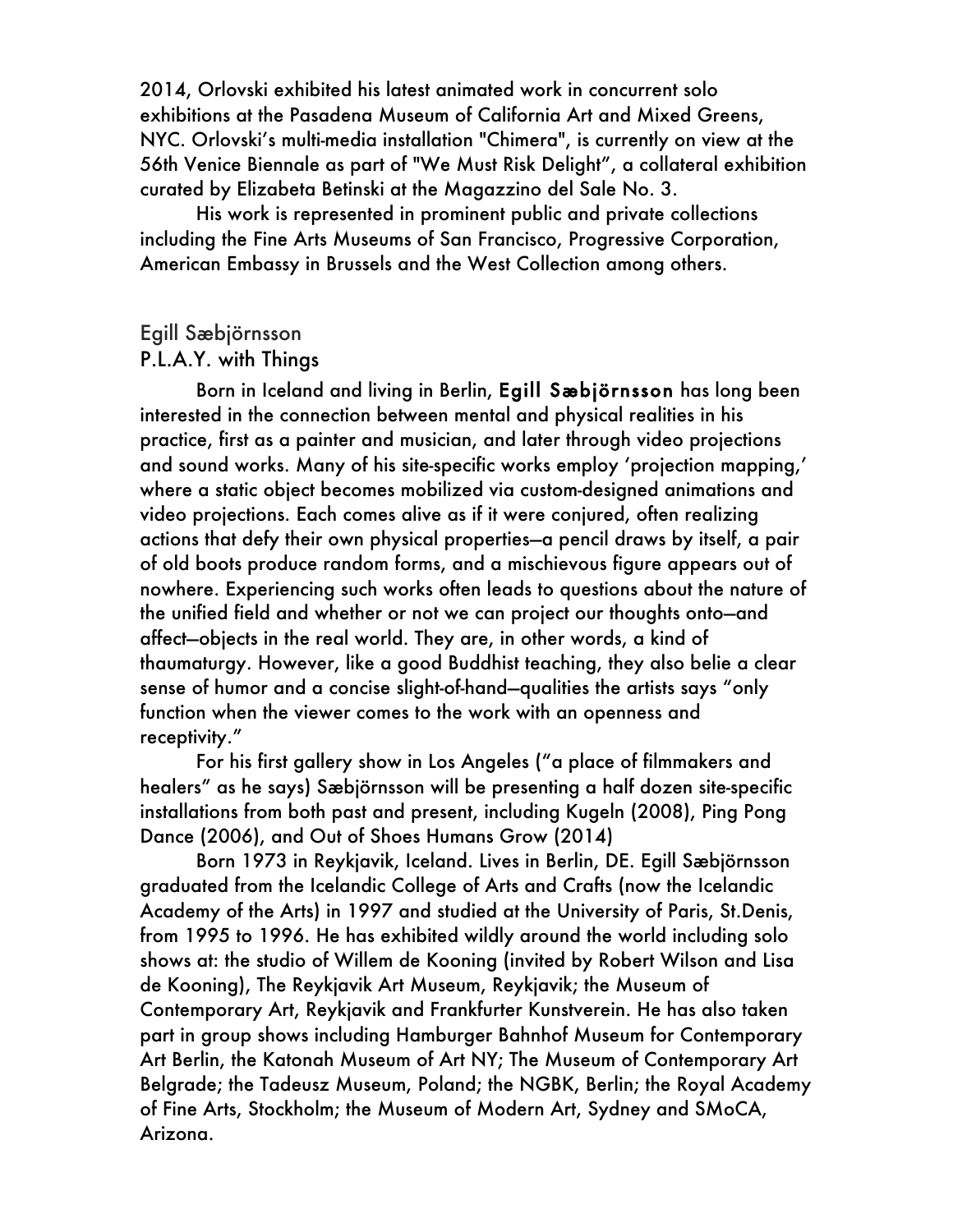His works reside in dozens of private collections around the world

Works in the exhibition

(Left lobby [from outside] small projections)

## Egill Sæbjörnsson The Picture Draws Us, 2014

Single-channel video projection, micro projector, pencil, dimensions variable

## Egill Sæbjörnsson Bonsai, 2014

Bonsai plant, micro projector, dimensions: With 92 cm, depth: 140 cm, height: 90 cm (variable) Loop: 5 mins

\_\_\_\_\_\_\_\_\_\_\_\_\_\_\_\_\_\_\_\_\_\_\_\_\_\_\_\_\_\_\_\_\_\_\_\_\_\_\_\_\_\_\_\_\_\_\_\_\_\_\_\_\_\_\_\_\_\_\_\_\_\_

## Right lobby, small collages

Stas Orlovski Pastoral II, 2014 collage and ink on paper, 22 x 30 inches

Stas Orlovski Swallows with Tree, 2014 Ink, xerox transfer and collage on paper, 15 x 11 inches

## Stas Orlovski Swallows with Clouds, 2014

charcoal, graphite and xerox transfer on paper, 15 1/4 x 11 1/4 inches

# Stas Orlovski

Eye, 2014 monoprint and collage on paper, 15 x 11 inches

## Stas Orlovski Figure with Curtain, 2014

charcoal, graphite, ink and xerox transfer on paper, 15 x 11 1/2 inches

Stas Orlovski Dark Waves, 2014 ink, charcoal and collage on paper, 15 x 11 inches

3 Heads and a Leg, 2010 charcoal and gesso on paper, 15 x 11 inches

#### Stas Orlovski Figure with Waves, 2014 charcoal, graphite, xerox transfer and etching on paper, 15 x 9 3/4 inches

#### Stas Orlovski Figures, 2010

charcoal and gesso on paper, 15 x 11 inches

Stas Orlovski Heads, Torso and Leg, 2010 ink and collage on paper, 15 x 11 inches

### Stas Orlovskli Statue, 2014 ink, collage and etching on paper, 15 x 10 inches

Stas Orlovski Shy Girl (Gold), 2010 ink and collage on paper, 15 x 11 inches

Stas Orlovski

Stas Orlovski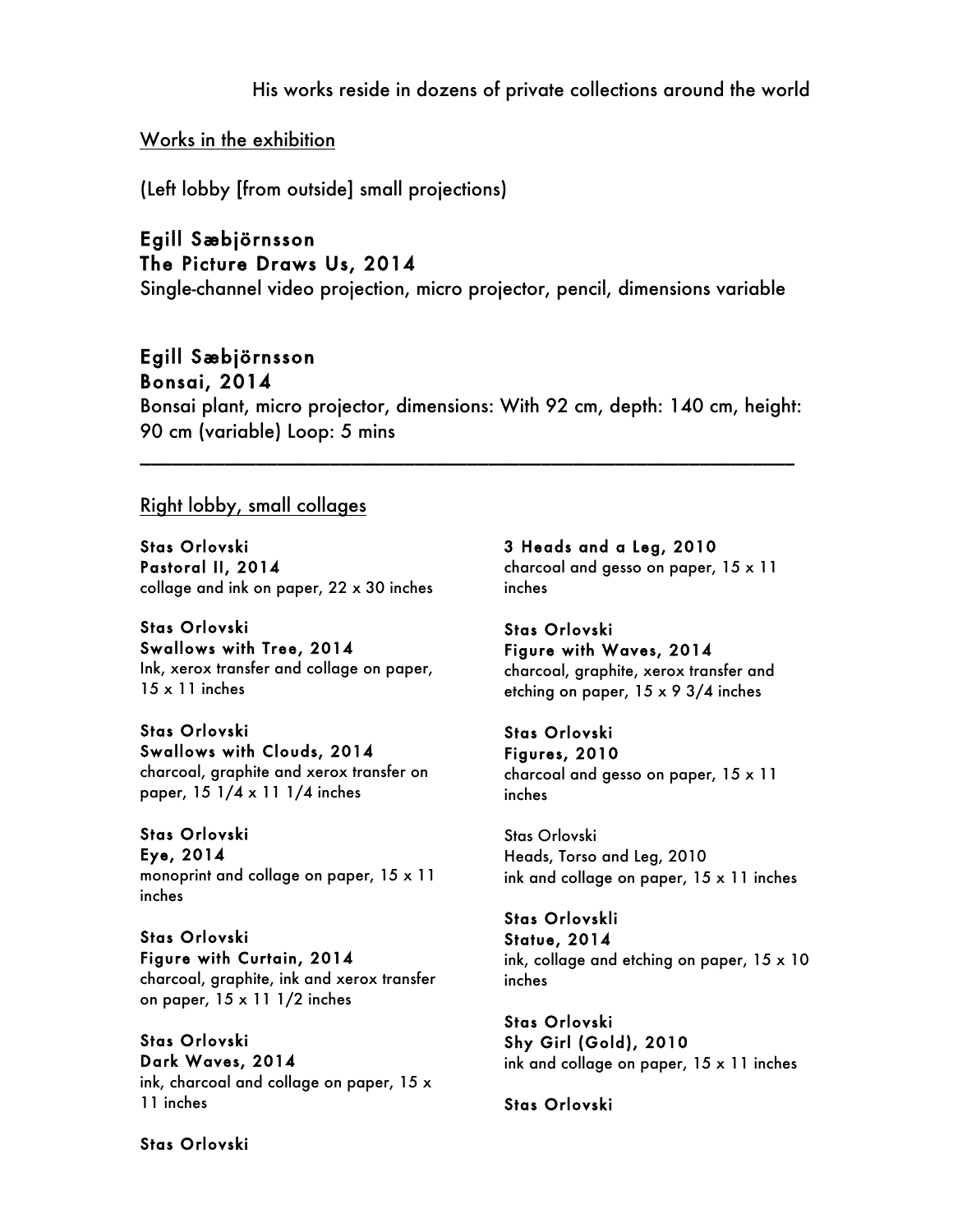Main room, single projection onto cut forms

## Stas Orlovski Composition with Figures and Mirror, 2015 Wood, stop-motion animation and sound, dimensions variable Sound by Steve Roden Post production by Beau Leduc

### Middle area

Stas Orlovski Vertical "Mirror" element for Composition with Figures and Mirror, 2015

\_\_\_\_\_\_\_\_\_\_\_\_\_\_\_\_\_\_\_\_\_\_\_\_\_\_\_\_\_\_\_\_\_\_\_\_\_\_\_\_\_\_\_\_\_\_\_\_\_\_\_\_\_\_\_\_\_\_\_\_\_\_\_

\_\_\_\_\_\_\_\_\_\_\_\_\_\_\_\_\_\_\_\_\_\_\_\_\_\_\_\_\_\_\_\_\_\_\_\_\_\_\_\_\_\_\_\_\_\_\_\_\_\_\_\_\_\_\_\_\_\_\_\_\_\_\_

\_\_\_\_\_\_\_\_\_\_\_\_\_\_\_\_\_\_\_\_\_\_\_\_\_\_\_\_\_\_\_\_\_\_\_\_\_\_\_\_\_\_\_\_\_\_\_\_\_\_\_\_\_\_\_\_\_\_\_\_\_\_\_

\_\_\_\_\_\_\_\_\_\_\_\_\_\_\_\_\_\_\_\_\_\_\_\_\_\_\_\_\_\_\_\_\_\_\_\_\_\_\_\_\_\_\_\_\_\_\_\_\_\_\_\_\_\_\_\_\_\_\_\_\_\_

\_\_\_\_\_\_\_\_\_\_\_\_\_\_\_\_\_\_\_\_\_\_\_\_\_\_\_\_\_\_\_\_\_\_\_\_\_\_\_\_\_\_\_\_\_\_\_\_\_\_\_\_\_\_\_\_\_\_\_\_\_\_

\_\_\_\_\_\_\_\_\_\_\_\_\_\_\_\_\_\_\_\_\_\_\_\_\_\_\_\_\_\_\_\_\_\_\_\_\_\_\_\_\_\_\_\_\_\_\_\_\_\_\_\_\_\_\_\_\_\_\_\_\_\_

Middle area, right [from the front])

## Stas Orlovski Head, 2015

Bronze, wood and stop-motion animation, micro LED projector 20 X 16 X 1 inches Edition of 7 with 1 Artist Proof

Middle area, left [from front]

Stas Orlovski Figure with Waterfall, 2015 Wood, stop-motion animation and sound

85 X 70 inches Sound by Steve Roden Post production by Beau Leduc

Back area, small back room to the left [from the front]

## Egill Sæbjörnsson Out of Shoes Humans Grow, 2014

Single-channel video projection, cowboy boots and sound

Back area, large back room to the right [from the front]